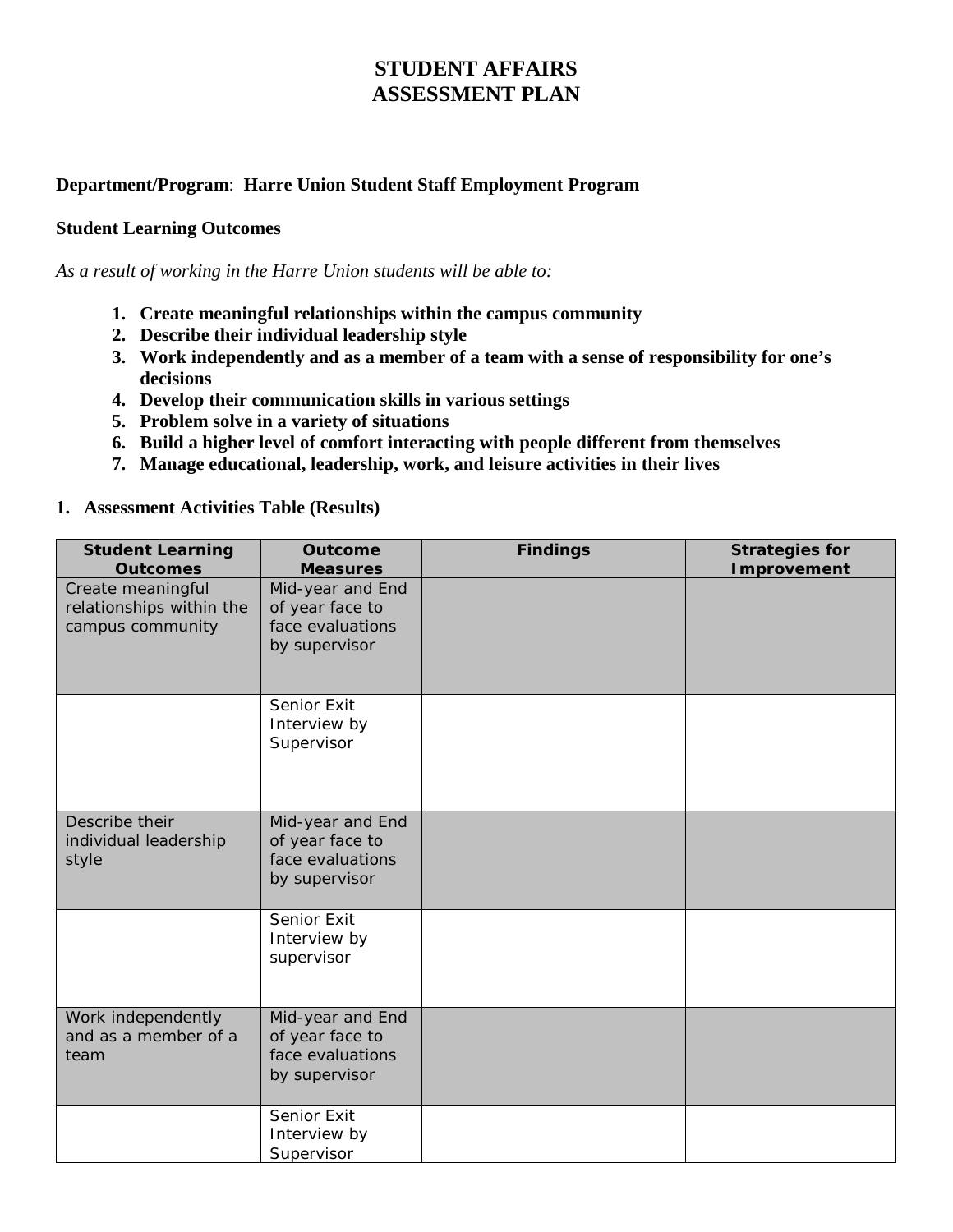| Develop<br>communication skills in<br>various settings                                     | Mid-year and End<br>of year face to<br>face evaluations<br>by supervisor |  |
|--------------------------------------------------------------------------------------------|--------------------------------------------------------------------------|--|
|                                                                                            | Senior Exit<br>Interview by<br>supervisor                                |  |
| Problem solve in a<br>variety of situations                                                | Mid-year and End<br>of year face to<br>face evaluations<br>by supervisor |  |
|                                                                                            | Senior Exit<br>Interview by<br>supervisor                                |  |
| Build a higher level of<br>comfort interacting<br>with people different<br>from themselves | Mid-year and End<br>of year face to<br>face evaluations<br>by supervisor |  |
|                                                                                            | Senior Exit<br>Interview by<br>supervisor                                |  |
| Manage educational,<br>leadership, work, and<br>leisure activities in<br>their lives       | Mid-year and End<br>of year face to<br>face evaluations<br>by supervisor |  |
|                                                                                            | Senior Exit<br>Interview by<br>supervisor                                |  |

**Discussion (Optional):**